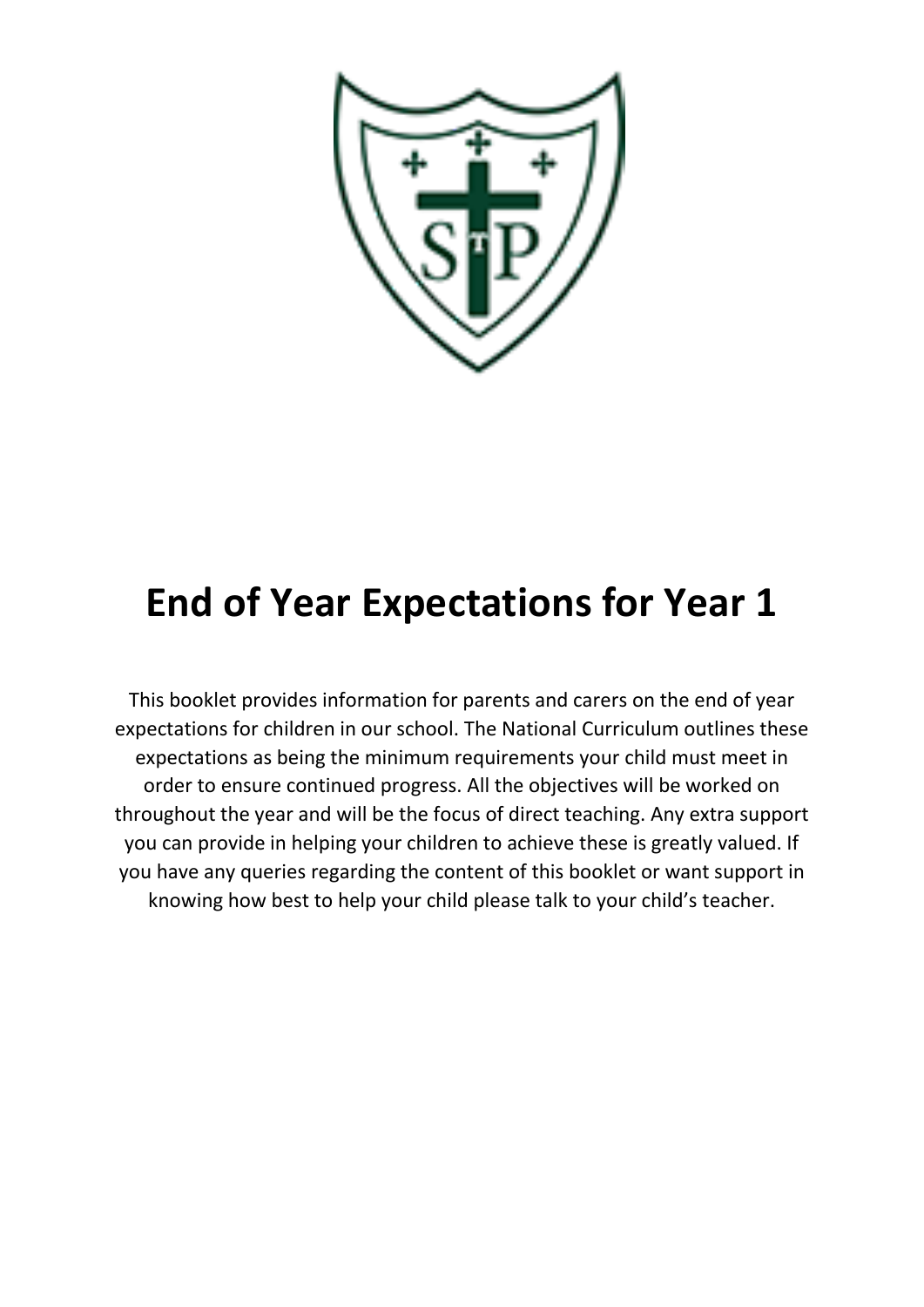## **Reading**

### **Reading: Comprehension**

Develop pleasure in reading, motivation to read, vocabulary and understanding by:

- listening to and discussing a wide range of poems, stories and nonfiction at a level beyond that at which they can read independently
- being encouraged to link what they read or hear read to their own experiences
- becoming very familiar with key stories, fairy stories and traditional tales, retelling them and considering their particular characteristics
- recognising and joining in with predictable phrases
- learning to appreciate rhymes and poems, and to recite some by heart
- discussing word meanings, linking new meanings to those already known
- Understand what they read, in books they can read independently, by:
- drawing on what they already know or on background information and vocabulary provided by the teacher
- checking that the text makes sense to them as they read and correcting inaccurate reading
- discussing the significance of the title and events
- making inferences on the basis of what is being said and done
- predicting what might happen on the basis of what has been read so far
- participate in discussion about what is read to them, taking turns and listening to what others say
- Explain clearly their understanding of what is read to them.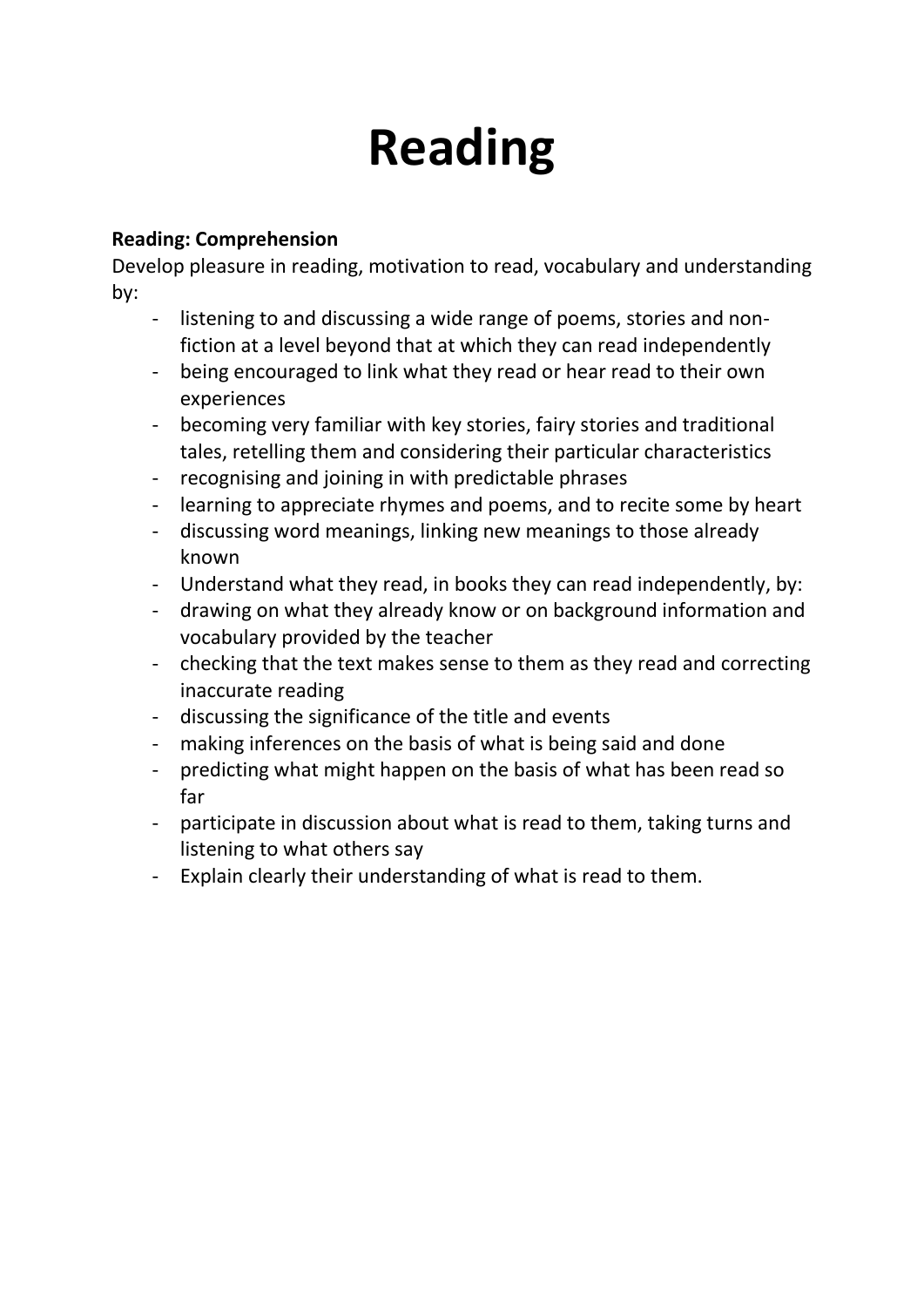# **Writing**

#### **Writing: Transcription**

Spell:

- words containing each of the 40+ phonemes already taught
- common exception words
- the days of the week
- Name the letters of the alphabet:
- naming the letters of the alphabet in order
- using letter names to distinguish between alternative spellings of the same sound
- Add prefixes and suffixes:
- using the spelling rule for adding –s or –es as the plural marker for nouns and the third person singular marker for verbs
- using the prefix un–
- using –ing, –ed, –er and –est where no change is needed in the spelling of root words [for example, helping, helped, helper, eating, quicker, quickest]
- apply simple spelling rules and guidance, as listed in English Appendix 1
- write from memory simple sentences dictated by the teacher that include words using the GPCs and common exception words taught so far.

### **Writing: Handwriting**

- sit correctly at a table, holding a pencil comfortably and correctly
- begin to form lower-case letters in the correct direction, starting and finishing in the right place
- form capital letters
- form digits 0-9
- understand which letters belong to which handwriting 'families' (i.e. letters that are formed in similar ways) and to practise these.

### **Writing: Composition**

Write sentences by:

- saying out loud what they are going to write about
- composing a sentence orally before writing it
- sequencing sentences to form short narratives
- re-reading what they have written to check that it makes sense
- discuss what they have written with the teacher or other pupils
- read aloud their writing clearly enough to be heard by their peers and the teacher.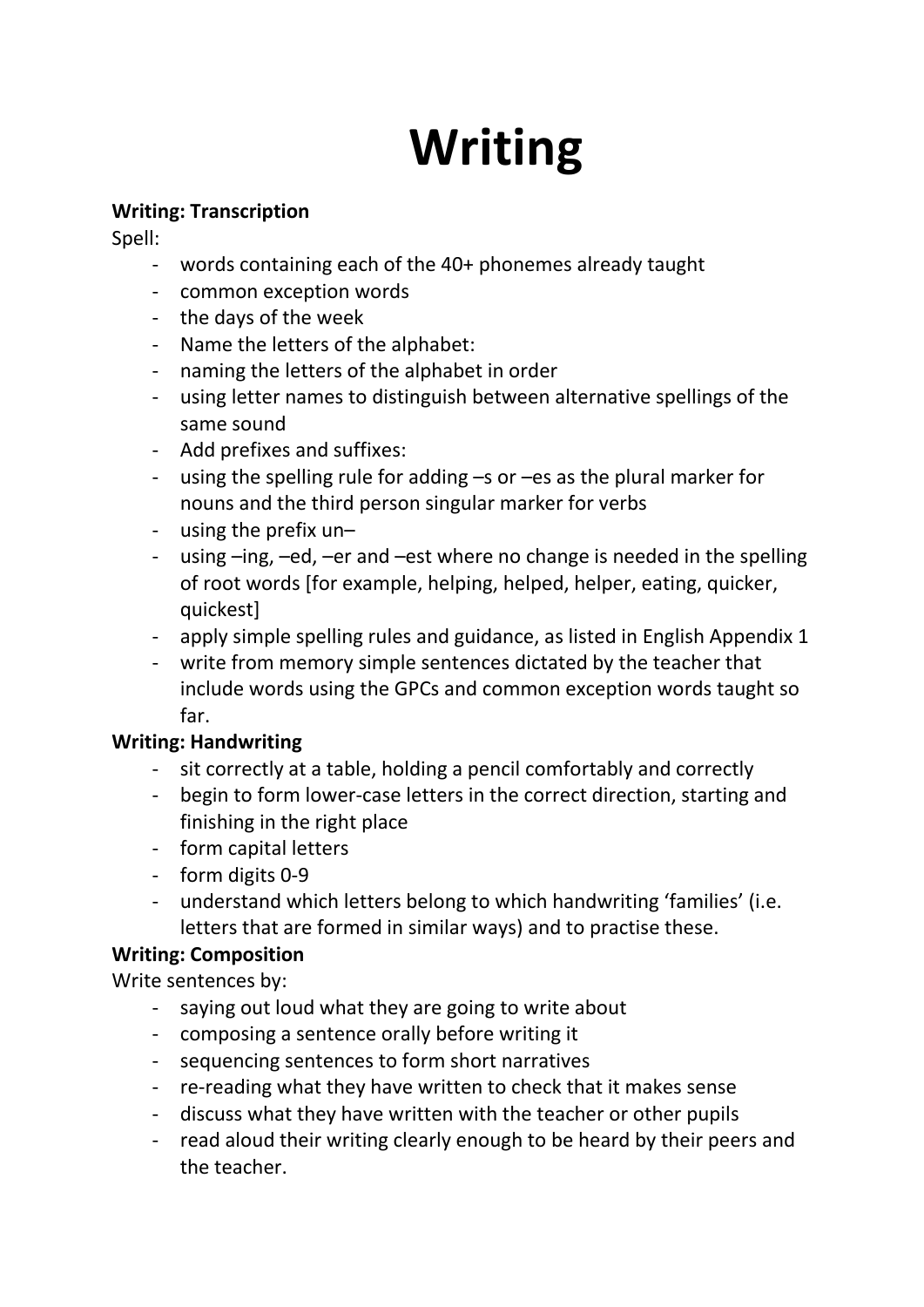## **SPAG**

### **Spellings**

The,a,do,to,today,of,said,says,are,were,was,is,his,has,I,you,your,they,be,he,m e,she,we,no,go,so,by,my,here,there,where,love,come,some, one,once,ask,friend,school,put,push,pull,full,house,our

### **Writing: Vocabulary, Grammar & Punctuation**

Develop their understanding of the concepts set out in English Appendix 2 by:

- leaving spaces between words
- joining words and joining clauses using and beginning to punctuate sentences using a capital letter and a full stop, question mark or exclamation mark
- using a capital letter for names of people, places, the days of the week, and the personal pronoun 'I'
- learning the grammar for year 1 in English Appendix 2
- use the grammatical terminology in English Appendix 2 in discussing their writing.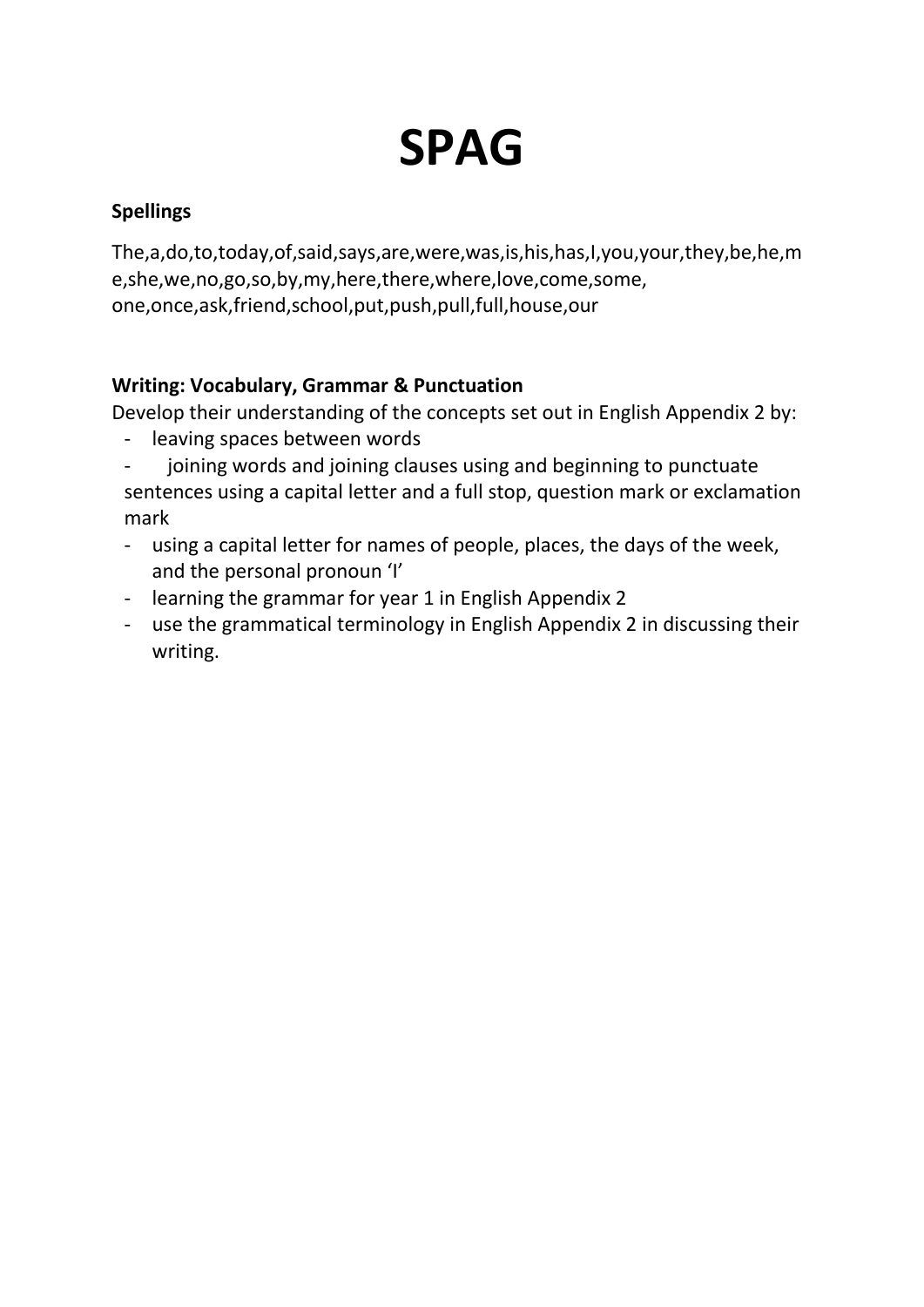# **Mathematics**

### - **Number: Number & Place Value**

- count to and across 100, forwards and backwards, beginning with 0 or 1, or from any given number count, read and write numbers to 100 in numerals; count in multiples of twos, fives and tens
- count, read and write numbers to 100 in numerals; count in multiples of twos, fives and tens
- given a number, identify one more and one less
- identify and represent numbers using objects and pictorial representations including the number line, and use the language of: equal to, more than, less than (fewer), most, least
- read and write numbers from 1 to 20 in numerals and words
- **Number: Addition & Subtraction**
- read, write and interpret mathematical statements involving addition (+), subtraction  $(-)$  and equals  $(=)$  signs
- represent and use number bonds and related subtraction facts within 20
- add and subtract one-digit and two-digit numbers to 20, including zero
- solve one-step problems that involve addition and subtraction, using concrete objects and pictorial representations, and missing number problems such as  $7 = -9$ .

#### - **Number: Multiplication & Division**

- solve one-step problems involving multiplication and division, by calculating the answer using concrete objects, pictorial representations and arrays with the support of the teacher.
- **Number: Fractions**
- recognise, find and name a half as one of two equal parts of an object, shape or quantity
- recognise, find and name a quarter as one of four equal parts of an object, shape or quantity
- **Measurement**
- Compare, describe and solve practical problems for:
- lengths and heights [for example, long/short, longer/shorter, tall/short, double/half]
- mass/weight [for example, heavy/light, heavier than, lighter than]
- capacity and volume [for example, full/empty, more than, less than, half, half full, quarter]
- time [for example, quicker, slower, earlier, later]